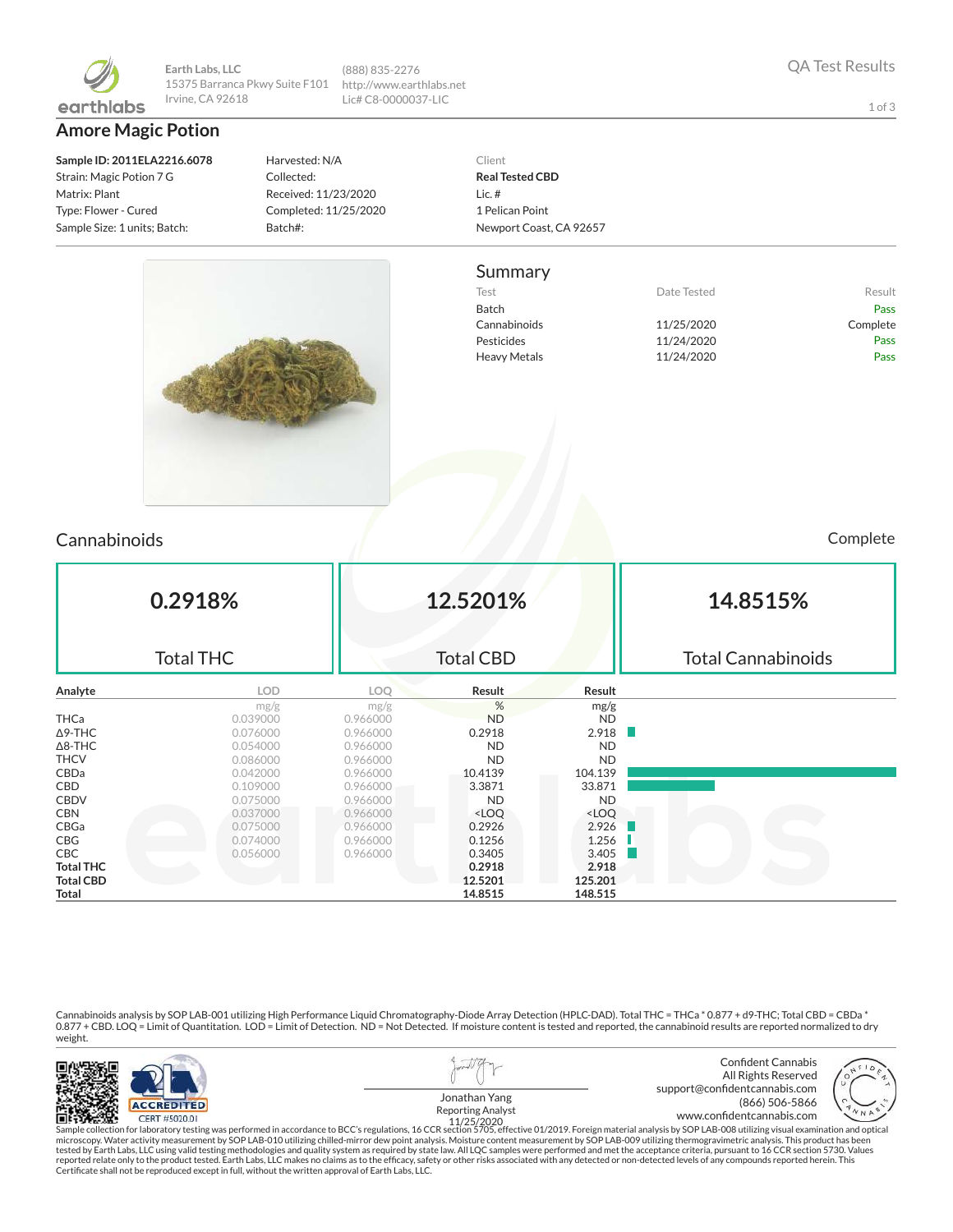

**Earth Labs, LLC** 15375 Barranca Pkwy Suite F101 http://www.earthlabs.net Irvine, CA 92618 (888) 835-2276 Lic# C8-0000037-LIC

## **Amore Magic Potion**

| Sample ID: 2011ELA2216.6078  | Harvested: N/A        | Client                  |
|------------------------------|-----------------------|-------------------------|
| Strain: Magic Potion 7 G     | Collected:            | <b>Real Tested CBD</b>  |
| Matrix: Plant                | Received: 11/23/2020  | Lic. $#$                |
| Type: Flower - Cured         | Completed: 11/25/2020 | 1 Pelican Point         |
| Sample Size: 1 units; Batch: | Batch#:               | Newport Coast, CA 92657 |

# Residual Pesticides **Passage Community Community Community** Pass Pass Pass

| Analyte             | <b>LOD</b> | LOO       | Limit          | Result    | <b>Status</b> | Analyte                 | <b>LOD</b> | LOO       | Limit          | Result                           | <b>Status</b> |
|---------------------|------------|-----------|----------------|-----------|---------------|-------------------------|------------|-----------|----------------|----------------------------------|---------------|
|                     | $\mu$ g/g  | $\mu$ g/g | $\mu$ g/g      | $\mu$ g/g |               |                         | $\mu$ g/g  | $\mu$ g/g | $\mu$ g/g      | $\mu$ g/g                        |               |
| Abamectin           | 0.022      | 0.066     | 0.1            | <b>ND</b> | Pass          | Fludioxonil             | 0.015      | 0.046     | 0.1            | <b>ND</b>                        | Pass          |
| Acephate            | 0.004      | 0.012     | 0.1            | <b>ND</b> | Pass          | Hexythiazox             | 0.007      | 0.021     | 0.1            | <b>ND</b>                        | Pass          |
| Acequinocyl         | 0.015      | 0.044     | 0.1            | <b>ND</b> | Pass          | Imazalil                | 0.029      | 0.086     | 0.029          | <b>ND</b>                        | Pass          |
| Acetamiprid         | 0.005      | 0.015     | 0.1            | <b>ND</b> | Pass          | Imidacloprid            | 0.008      | 0.024     | 5              | <b>ND</b>                        | Pass          |
| Aldicarb            | 0.025      | 0.074     | 0.025          | <b>ND</b> | Pass          | Kresoxim Methyl         | 0.025      | 0.074     | 0.1            | <b>ND</b>                        | Pass          |
| Azoxystrobin        | 0.009      | 0.028     | 0.1            | <b>ND</b> | Pass          | Malathion               | 0.028      | 0.084     | 0.5            | <b>ND</b>                        | Pass          |
| <b>Bifenazate</b>   | 0.005      | 0.014     | 0.1            | <b>ND</b> | Pass          | Metalaxyl               | 0.026      | 0.079     | $\overline{2}$ | <b>ND</b>                        | Pass          |
| <b>Bifenthrin</b>   | 0.022      | 0.066     | 3              | <b>ND</b> | Pass          | Methiocarb              | 0.031      | 0.093     | 0.031          | <b>ND</b>                        | Pass          |
| <b>Boscalid</b>     | 0.014      | 0.042     | 0.1            | <b>ND</b> | Pass          | Methomyl                | 0.031      | 0.093     | 1              | <b>ND</b>                        | Pass          |
| Captan              | 0.21       | 0.593     | 0.7            | <b>ND</b> | Pass          | Mevinphos               | 0.01       | 0.031     | 0.01           | <b>ND</b>                        | Pass          |
| Carbaryl            | 0.009      | 0.027     | 0.5            | <b>ND</b> | Pass          | Myclobutanil            | 0.017      | 0.052     | 0.1            | <b>ND</b>                        | Pass          |
| Carbofuran          | 0.018      | 0.054     | 0.018          | <b>ND</b> | Pass          | <b>Naled</b>            | 0.027      | 0.081     | 0.1            | <b>ND</b>                        | Pass          |
| Chlorantraniliprole | 0.03       | 0.09      | 10             | <b>ND</b> | Pass          | Oxamyl                  | 0.014      | 0.042     | 0.5            | <b>ND</b>                        | Pass          |
| Chlordane           | 0.023      | 0.075     | 0.023          | <b>ND</b> | Pass          | Paclobutrazol           | 0.017      | 0.051     | 0.017          | <b>ND</b>                        | Pass          |
| Chlorfenapyr        | 0.007      | 0.022     | 0.007          | <b>ND</b> | Pass          | <b>Parathion Methyl</b> | 0.011      | 0.033     | 0.011          | <b>ND</b>                        | Pass          |
| Chlorpyrifos        | 0.018      | 0.054     | 0.018          | <b>ND</b> | Pass          | Pentachloronitrobenzene | 0.025      | 0.079     | 0.1            | <b>ND</b>                        | Pass          |
| Clofentezine        | 0.025      | 0.075     | 0.1            | <b>ND</b> | Pass          | Permethrin              | 0.087      | 0.26      | 0.5            | <b>ND</b>                        | Pass          |
| Coumaphos           | 0.02       | 0.06      | 0.02           | <b>ND</b> | Pass          | Phosmet                 | 0.02       | 0.06      | 0.1            | <b>ND</b>                        | Pass          |
| Cyfluthrin          | 0.158      | 0.475     | $\overline{2}$ | <b>ND</b> | Pass          | Piperonyl Butoxide      | 0.021      | 0.063     | 3              | <loq< td=""><td>Pass</td></loq<> | Pass          |
| Cypermethrin        | 0.037      | 0.111     | 1              | <b>ND</b> | Pass          | Prallethrin             | 0.026      | 0.078     | 0.1            | <b>ND</b>                        | Pass          |
| Daminozide          | 0.01       | 0.03      | 0.01           | <b>ND</b> | Pass          | Propiconazole           | 0.029      | 0.088     | 0.1            | <b>ND</b>                        | Pass          |
| Diazinon            | 0.008      | 0.024     | 0.1            | <b>ND</b> | Pass          | <b>Propoxur</b>         | 0.03       | 0.089     | 0.03           | <b>ND</b>                        | Pass          |
| <b>Dichlorvos</b>   | 0.015      | 0.044     | 0.015          | <b>ND</b> | Pass          | Pyrethrins              | 0.02       | 0.059     | 0.5            | <b>ND</b>                        | Pass          |
| Dimethoate          | 0.027      | 0.082     | 0.027          | <b>ND</b> | Pass          | Pyridaben               | 0.006      | 0.018     | 0.1            | <b>ND</b>                        | Pass          |
| Dimethomorph        | 0.016      | 0.048     | $\overline{2}$ | <b>ND</b> | Pass          | Spinetoram              | 0.019      | 0.056     | 0.1            | <b>ND</b>                        | Pass          |
| Ethoprophos         | 0.018      | 0.055     | 0.018          | <b>ND</b> | Pass          | Spinosad                | 0.011      | 0.034     | 0.1            | <b>ND</b>                        | Pass          |
| Etofenprox          | 0.013      | 0.038     | 0.013          | <b>ND</b> | Pass          | Spiromesifen            | 0.019      | 0.057     | 0.1            | <b>ND</b>                        | Pass          |
| Etoxazole           | 0.029      | 0.088     | 0.1            | <b>ND</b> | Pass          | Spirotetramat           | 0.031      | 0.094     | 0.1            | <b>ND</b>                        | Pass          |
| Fenhexamid          | 0.019      | 0.058     | 0.1            | <b>ND</b> | Pass          | Spiroxamine             | 0.02       | 0.061     | 0.02           | <b>ND</b>                        | Pass          |
| Fenoxycarb          | 0.031      | 0.092     | 0.031          | <b>ND</b> | Pass          | Tebuconazole            | 0.008      | 0.025     | 0.1            | <b>ND</b>                        | Pass          |
| Fenpyroximate       | 0.01       | 0.03      | 0.1            | <b>ND</b> | Pass          | Thiacloprid             | 0.016      | 0.048     | 0.016          | <b>ND</b>                        | Pass          |
| Fipronil            | 0.016      | 0.047     | 0.016          | <b>ND</b> | Pass          | Thiamethoxam            | 0.005      | 0.015     | 5              | <b>ND</b>                        | Pass          |
| Flonicamid          | 0.001      | 0.004     | 0.1            | <b>ND</b> | Pass          | Trifloxystrobin         | 0.005      | 0.014     | 0.1            | <b>ND</b>                        | Pass          |
|                     |            |           |                |           |               |                         |            |           |                |                                  |               |

Date Tested: 11/24/2020

Pesticides analysis by SOP LAB-005 using Gas Chromatography - Mass Spectrometry - Mass Spectrometry (GC-MS/MS) and by SOP LAB-004 utilizing Liquid<br>Chromatography - Mass Spectrometry - Mass Spectrometry (LC-MS/MS). LOQ = Li



Confident Cannabis All Rights Reserved support@confidentcannabis.com (866) 506-5866 www.confidentcannabis.com



Jonathan Yang Reporting Analyst 11/25/2020

Sample collection for laboratory testing was performed in accordance to BCC's regulations, 16 CCR section 5705, effective 01/2019. Foreign material analysis by SOP LAB-008 utilizing visual examination and optical fissure o

2 of 3